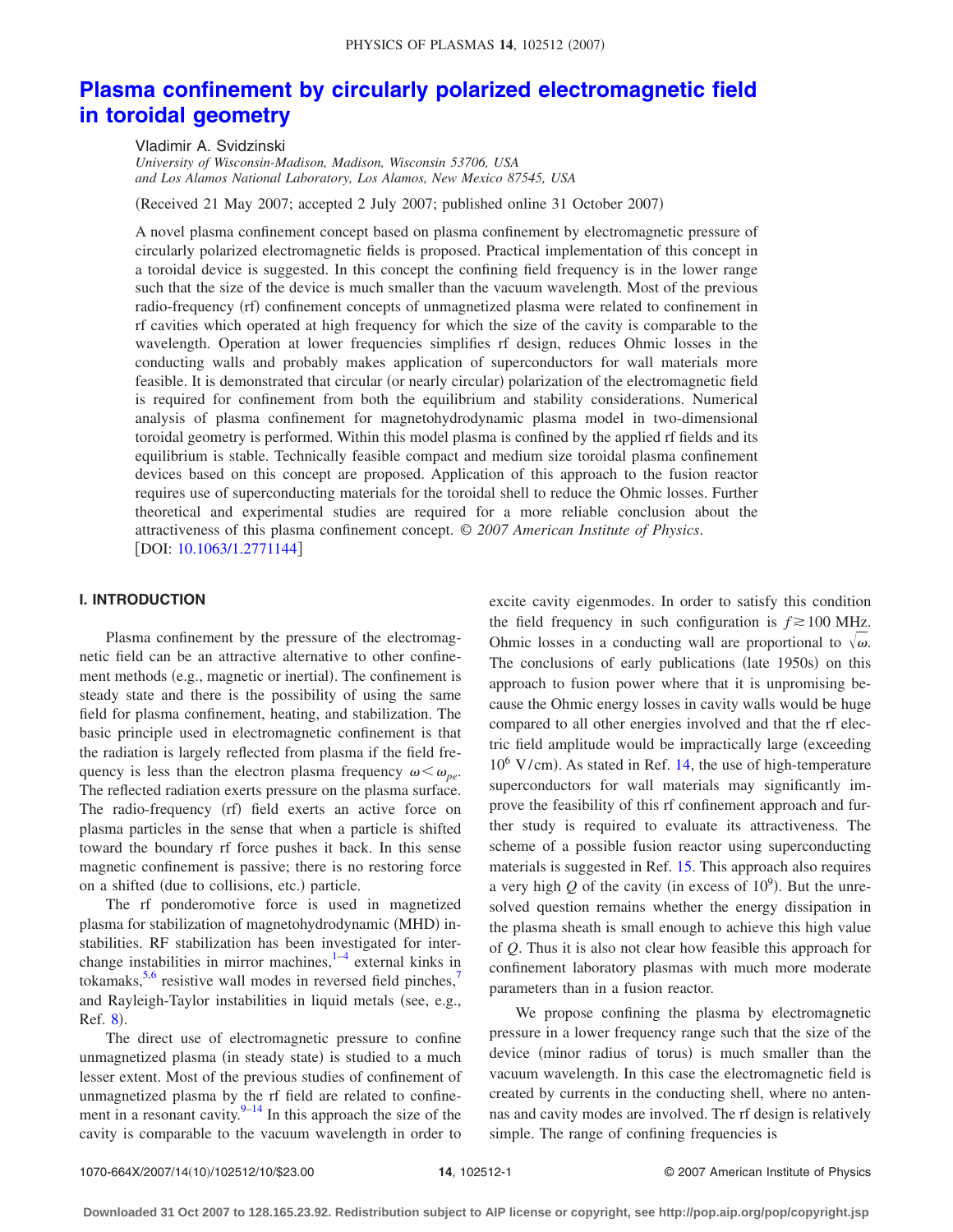$$
\frac{c_s}{a} \lesssim f \ll \frac{c}{a},
$$

where  $c_s$  is plasma sound speed and  $a$  is the minor radius of the torus. In practical cases  $f > 100$  kHz. In this regime for fixed magnetic pressure the electric field amplitude is proportional to  $\omega$ . Operation at lower frequencies reduces Ohmic loses in the conducting walls and reduces the amplitude of the rf electric field. The confining condition  $\omega \ll \omega_{pe}$  is satisfied by many orders of magnitude which probably reduces plasma energy loss in this case. These factors make the proposed confinement concept more attractive.

One should note that the first ideas on rf plasma confinement in this frequency range were put forward in the late 1950s followed by some experimental studies. The ideas evolved into a "traveling-wave system" in which rf fields are produced by a set of conductors (winded in the poloidal direction) carrying high-frequency currents whose phase is shifted between adjacent conductors by a constant angle  $\theta$ . In this system the amplitude of magnetic field propagates in the toroidal direction and the mean value of the square of the magnetic field increases with minor radius, see Refs. [16](#page-9-9) and [17.](#page-9-10) This system is quite different from the confinement concept proposed here but both of them have common features such that the well documented results from the first can be used for understanding the latter.

In order to confine the plasma in our case, the polarization of the electromagnetic field at the plasma boundary must be close to circular. Indeed, the rf pressure exerted by the linearly polarized field oscillates with frequency  $2\omega$  resulting in oscillations of plasma boundary and excitations of sound waves in plasma while for circular polarization the rf pressure is time independent. This is more pronounced at lower frequencies. But probably more important is that the plasma boundary supported by the circularly polarized field is stable when it is close enough to the conducting shell (without taking into account kinetic effects) while it is unstable when supported by the linearly polarized field. The situation is analogous to electromagnetic support of liquid metals against gravity (to avoid contact with walls) routinely used in metal casting.<sup>8</sup> The detailed comparison of circular and linear polarizations is made in Sec. II.

A configuration in which three-dimensional plasma surface is surrounded by the electromagnetic field with nearly circular polarization is possible in toroidal geometry. The details of the proposed configuration as well as the results of numerical modeling and possible parameters of practical plasma confinement devices are presented in Sec. III.

# **II. CIRCULAR VERSUS LINEAR POLARIZATION**

Here we compare the application of circular and linear wave polarizations for the plasma confinement. Both equilibrium and stability of plasma in the plane geometry are considered. We show that in the case of relatively low wave frequencies (the case of interest in our study) plasma can be confined by the field with circular polarization but not linear.

# **A. Quasilinear force of electromagnetic pressure**

Consider the one-dimensional model in which uniform unmagnetized plasma occupies region  $z > 0$ . In the case of linear wave propagation, assuming time dependence exp−*it*- and local spatial dispersion, the electromagnetic field in plasma is defined by specifying tangential components of the electric field at  $z=0$ ,  $E=E_xe_x+E_ye_y$ , and assuming that there is no rf field at  $z \rightarrow \infty$ . The specification of the rf field in plasma in this way is independent on how the fields are generated in the region  $z < 0$ . We find the solution of wave equations with these boundary conditions for two plasma models, resistive MHD, and collisionless two fluid MHD models.

In the resistive MHD model the linearized Ohm's law defines  $j = \sigma E$ . Combining it with Maxwell's equations one finds

$$
\boldsymbol{B} = \frac{c k_z}{\omega} (-E_y \boldsymbol{e}_x + E_x \boldsymbol{e}_y),
$$

where  $k_z = (1+i)/\lambda_s$ ,  $\lambda_s = c/\sqrt{2\pi\sigma\omega}$ -field skin depth. Because  $k<sub>z</sub>$  has both real and imaginary parts, the phase of the rf field is a function of *z*. Then, for circular polarization,  $E_x = E_0 \exp(-i\omega t + i k_z z)$ ,  $E_y = i E_x$  and  $E$ , *j* are at an angle of  $\pi/4$  with respect to **B**. Force exerted on the plasma per unit volume

<span id="page-1-0"></span>
$$
f = \frac{1}{c}j \times B = \frac{|B_0|^2}{4\pi\lambda_s} \exp(-2z/\lambda_s)e_z = -\nabla \frac{|B(t,z)|^2}{8\pi},
$$
 (1)

where

$$
|\boldsymbol{B}_0| = \left| \frac{ck_z}{\omega} E_0 \right|.
$$

Integration over *z* results in total electromagnetic pressure on plasma

$$
\int_0^\infty f dz = \frac{|\boldsymbol{B_0}|^2}{8\pi}.
$$

The force  $f$  and the total electromagnetic pressure are time independent for the circular polarization. As will be seen in the subsequent analysis, this time independence of *f* remains valid also for the case of nonlinear field penetration in the plasma.

For linear polarization,  $E_x = E_0 \exp(-i\omega t + i k_z z)$ ,  $E_y = 0$ and  $E$ ,  $j$  are perpendicular to  $B$ . In this case

$$
f = \frac{|\boldsymbol{B}_0|^2}{4\pi\lambda_s} \exp(-2z/\lambda_s) \frac{1}{2} \left[ 1 + \sqrt{2} \sin\left( 2\omega t - \frac{2z}{\lambda_s} + \frac{\pi}{4} \right) \right] \boldsymbol{e}_z
$$
  
=  $-\nabla \frac{|\boldsymbol{B}(t,z)|^2}{8\pi},$   

$$
\int_0^\infty f dz = \frac{|\boldsymbol{B}_0|^2}{8\pi} \frac{1}{2} (1 + \sin 2\omega t).
$$

The electromagnetic pressure is time dependent for linear polarization, ranging from 0 to  $|\boldsymbol{B}_0|^2/8\pi$ . Thus, when the rf period is comparable to plasma thermal expansion time (without electromagnetic pressure) then the plasma boundary

**Downloaded 31 Oct 2007 to 128.165.23.92. Redistribution subject to AIP license or copyright, see http://pop.aip.org/pop/copyright.jsp**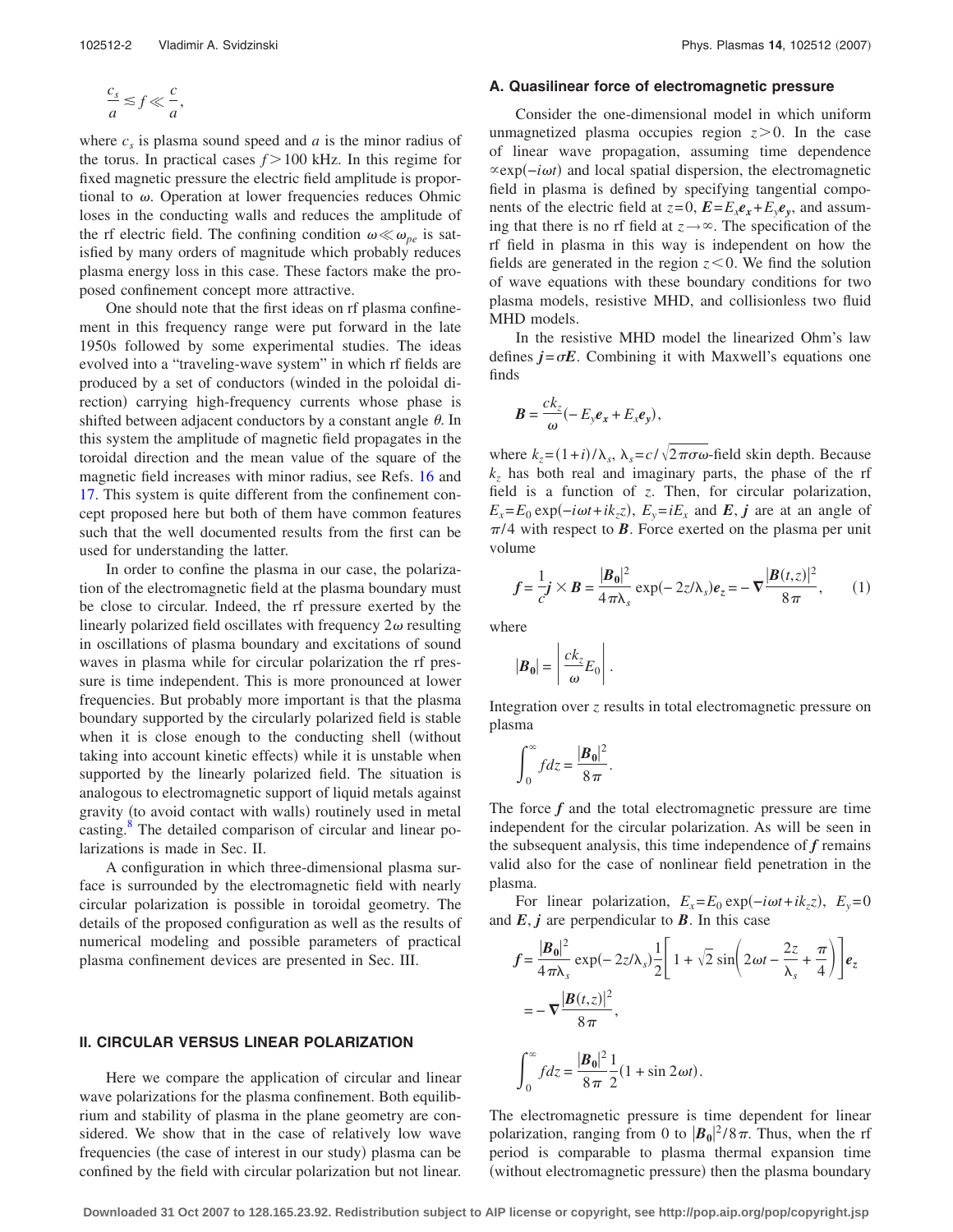moves substantially during the part of the cycle when electromagnetic pressure is smaller than plasma pressure. Due to this plasma cannot be confined by linearly polarized electromagnetic field with the frequency comparable or smaller than the inverse plasma thermal time. In the case of elliptic polarization with  $E_y = i\alpha E_x$ ,

$$
\int_0^\infty f dz = \frac{|\mathbf{B}_0|^2}{8\pi} \frac{1}{2} [1 + \alpha^2 + (1 - \alpha^2) \sin 2\omega t].
$$

Thus, the closer the polarization is to circular, the better the plasma confinement.

In the collisionless two fluid model, linear plasma response is defined by the isotropic dielectric tensor. Such that in the case of interest,  $\omega \ll \omega_{pe}$ , plasma conductivity is

$$
\sigma = \frac{i}{4\pi} \frac{\omega_{pe}^2}{\omega}.
$$

In this case  $k_z = i/\lambda_s$ , with  $\lambda_s = c/\omega_{pe}$ . There is no phase shift along the *z* axis. For circular polarization  $E$  is parallel to  $B$ while  $j$  is perpendicular to  $\bm{B}$ . Force per unit volume

$$
f = \frac{|\boldsymbol{B}_0|^2}{4\pi\lambda_s} \exp(-2z/\lambda_s) \boldsymbol{e}_z = -\nabla \frac{|\boldsymbol{B}(t,z)|^2}{8\pi}
$$

is defined by the same formula as in the resistive MHD model with the only difference in the definition of  $\lambda_s$ . For linear polarization  $E$  and  $j$  are perpendicular to  $B$ ,

$$
f = \frac{|\mathbf{B}_0|^2}{4\pi\lambda_s} \exp(-2z/\lambda_s) \frac{1}{2} (1 - \cos 2\omega t) e_z = -\nabla \frac{|\mathbf{B}(t, z)|^2}{8\pi},
$$

$$
\int_0^\infty f dz = \frac{|\mathbf{B}_0|^2}{8\pi} \frac{1}{2} (1 - \cos 2\omega t).
$$

In the above results *f* is calculated as  $f = j \times B/c$ , where all other two fluid contributions to the force<sup>18</sup> are zero in this geometry. The results for *f* in the two fluid model relate to the ponderomotive force on single particle in rf field<sup>19</sup>  $f = -n\nabla \Phi$ , where  $\Phi = e^2 |E|^2 / 2m_e \omega^2$  for circular polarization and  $\Phi = e^2 |E|^2 / 4m_e \omega^2$  for linear polarization. Here *E* is the electric field amplitude.

Thus, in spite of the difference in the relative directions of field components in resistive MHD and two fluid models, the results for the electromagnetic pressure are similar. Therefore the conclusions about the applicability of circular and linear polarizations for plasma confinement in this frequency range are the same for the two models. These results are expected to be valid in the general case of a hot dense plasma (for which fluid approximation  $\omega / k_z > v_{Te}$  is not satisfied) and nonlinear penetration of rf field as long as the condition  $\omega \ll \omega_{pe}$  is satisfied. Results in Ref. [20](#page-9-13) show that in the hot plasma the skin depth of the circularly polarized wave is a few  $c/\omega_{pe}$  which is also the scale length of the plasma density profile when plasma is supported by electromagnetic pressure. In this reference the approximation that the electrons are cold in the direction transverse to the rf wave vector is made. Additional first-principles calculations are needed for a more definite conclusion about the applicability of the results in the hot plasma case.

## **B. One-dimensional equilibrium**

Consider plasma in volume  $0 \le z \le a$ , uniform in *x* and *y*. At  $z=0$  tangential components of the rf electric field are specified and plasma is bounded by a conducting wall at *z*=*a*. Plasma motion in the applied rf field is modeled by resistive MHD equations,

$$
E + \frac{1}{c} v \times B = \frac{1}{\sigma'}j,
$$
  

$$
\rho \frac{dv}{dt} = -\nabla p + \frac{1}{c'}j \times B,
$$

where  $\sigma$  is a constant (does not depend on plasma density). For the case of circular polarization there is a self-consistent equilibrium solution in which  $v=0$ . In this case electromagnetic force per unit volume is defined by Eq.  $(1)$  $(1)$  $(1)$ , it is time independent and it is balanced by plasma pressure gradient,

$$
\nabla p + \nabla \frac{|\boldsymbol{B}(z)|^2}{8\pi} = 0.
$$

Assuming for simplicity that plasma compression is isothermal,  $p/\rho$ =const, and taking into account that  $\lambda_s \ll a$  we find

<span id="page-2-0"></span>
$$
p = p_0 - \frac{|\boldsymbol{B}_0|^2}{8\pi} \bigg( e^{-(2z/\lambda_s)} - \frac{\lambda_s}{2a} \bigg),\tag{2}
$$

where  $p_0$  is the plasma pressure before the rf field is applied. Equation ([2](#page-2-0)) shows that in this model plasma is supported by electromagnetic pressure and the scale length of the plasma density gradient at the boundary is  $\lambda_s/2$ . At  $z=0$ ,  $p \approx p_0$  $-|B_0|^2/8\pi$  and  $p < 0$  if  $|B_0|^2/8\pi > p_0$ . Plasma is completely expelled from the boundary region if magnetic pressure of the rf field exceeds the initial plasma pressure. Thus, this condition is necessary for plasma confinement. Depletion of plasma density to zero near the boundary creates difficulty in modeling plasma confinement since the resistive MHD model becomes invalid there. This difficulty is hard to remove even by increasing plasma resistivity near the boundary which reduces the gradient of electromagnetic force and makes the plasma pressure profile less steep.

In the considered case the interaction of plasma and electromagnetic field is nonlinear but the force *f* is time independent. This is the property of the circularly polarized field. It remains valid also for arbitrary dependence of  $\sigma$  on plasma density, for plasma equilibrium modeled by collisionless two fluid MHD equations, and for the general case of hot plasma. $^{20}$  Because the latter was studied with some approximations, additional first-principles modeling is required for more definite results in the hot plasma case.

There is no equilibrium solution with  $v=0$  for the linearly polarized field. In this case  $v<sub>z</sub>$  oscillates on the harmonics of the driving frequency. One can achieve a dynamic equilibrium of plasma in this case if the applied frequency is so high that plasma expands a little during the part of the field period when electromagnetic pressure is smaller than plasma pressure. Our study, however, concentrates on lower frequencies for which nearly circular field polarization is the only feasible option for plasma confinement.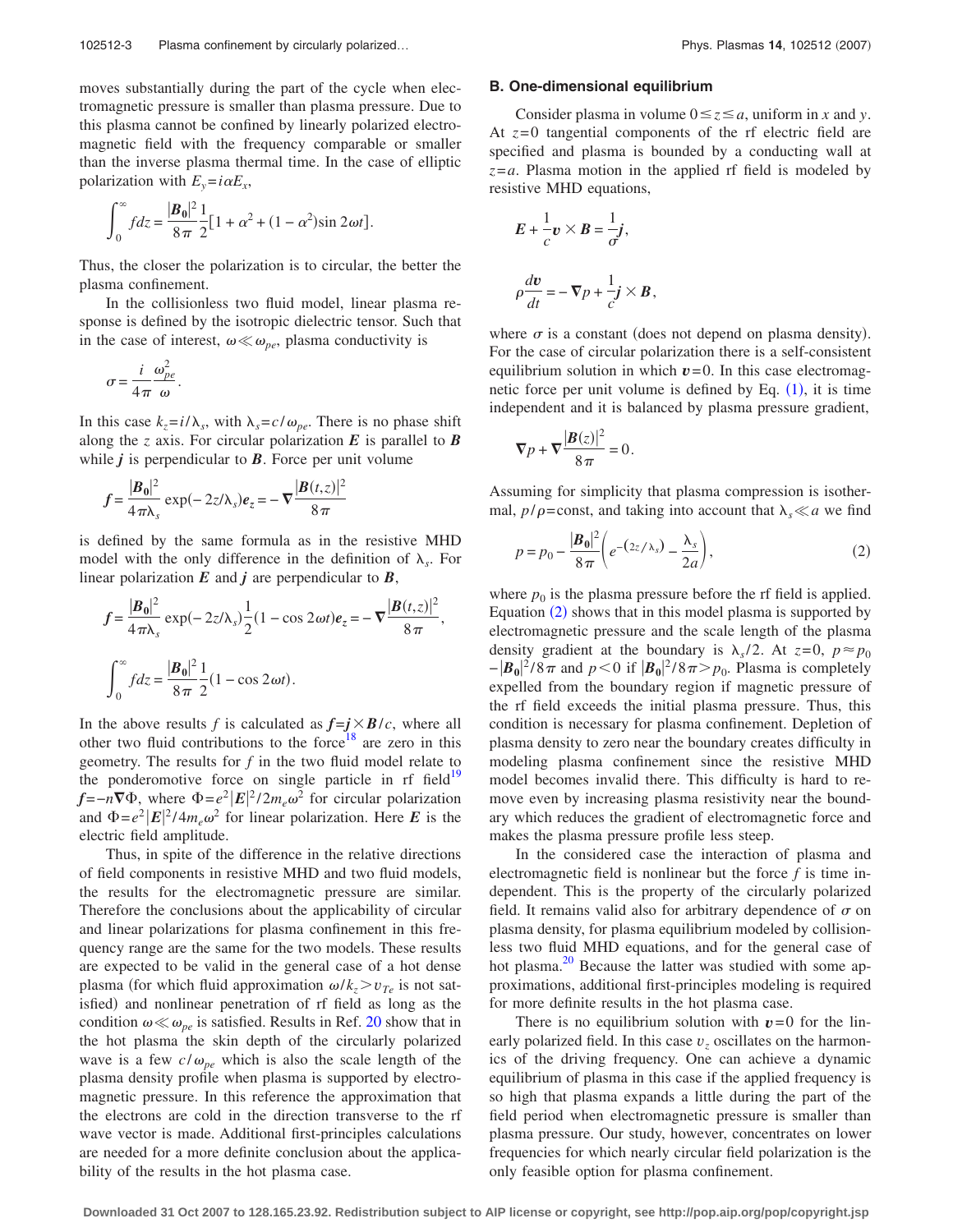<span id="page-3-0"></span>

FIG. 1. (Color online) Geometry for stability analysis.

# **C. Stability analysis in plane geometry**

We carry out a simplified stability analysis of plasma boundary for different polarizations of applied electromagnetic field. Consider plasma as a perfectly conducting  $(\lambda_s \ll a)$  incompressible fluid in the gravitational field, occupying region  $z > \delta$ , see Fig. [1.](#page-3-0) This model corresponds to an ideal MHD plasma model (except for the incompressibility) since the oscillating magnetic field does not penetrate into the plasma from the outside (frozen-in condition). Electromagnetic field is applied in plane  $z=0$ . There is a vacuum gap in the region  $0 \lt z \lt \delta$ . We assume that the applied field frequency  $\omega$  is large enough such that the displacement of plasma boundary on a time scale  $1/\omega$  can be neglected. In equilibrium plasma is supported by time averaged electromagnetic pressure  $p_{em}$ .

In this simple geometry *g* plays the role of instability drive. In realistic toroidal geometry with curved instantaneous confining magnetic field there is a possibility of current or pressure driven instabilities (detailed study of which is the subject of future analysis). The results for the restoring force acting on the perturbed plasma boundary calculated here should also be valid in realistic geometry. Thus the conclusions made here about plasma stability for different field polarizations are expected to hold in the realistic case.

We consider three different cases corresponding to different applied electromagnetic fields at *z*= 0. 1. Circular polarization,  $E = E_0(e_x + ie_y)$ . 2. Linear polarization,  $E = E_0e_x$ . These two cases correspond to specifying voltages applied to conducting shell of a vessel containing plasma. 3. Circular polarization,  $\mathbf{B} = B_0(e_x + ie_y)$ . In this case currents in the shell are specified. We perform stability analysis similar to one given in Chap. 5 in Ref. [21](#page-9-14) for plasma boundary supported by magnetic pressure. Let  $z_s - \delta = A \cos(-\Omega t + k_x x + k_y y)$  is the displacement of the plasma surface. We make reasonable assumptions that  $\Omega \ll \omega$ ,  $\omega \delta/c \ll 1$ , and  $\omega/c \ll k_0 = \sqrt{k_x^2 + k_y^2}$ .

Plasma motion satisfies

$$
\rho_0 \frac{d\mathbf{v}}{dt} = -\nabla p + \rho_0 \mathbf{g}, \quad \nabla \cdot \mathbf{v} = 0.
$$

In equilibrium,  $p = p_0 - \rho_0 g(z - \delta)$ . Pressure balance on the perturbed plasma surface is

<span id="page-3-1"></span>
$$
p_0 - \left(\rho_0 g + \frac{\rho_0 \Omega^2}{k_0}\right) A \cos(-\Omega t + k_x x + k_y y) = p_{\text{em}},
$$
 (3)

where  $p_{em}$  is electromagnetic pressure at the location of the perturbed plasma-vacuum boundary. Maxwell's equations are solved to find electromagnetic fields in the vacuum region which are subject to boundary conditions at *z*= 0 and  $z=z<sub>s</sub>$ . Then, after straightforward but tedious calculations we find  $p_{em}$  for the three cases.

In the first case,

$$
p_{\text{em}} = \frac{B_0^2}{8\pi} \left[ 1 - k_0 \frac{e^{-k_0 \delta} + e^{k_0 \delta}}{e^{k_0 \delta} - e^{-k_0 \delta}} A \cos(-\Omega t + k_x x + k_y y) \right],
$$

where  $B_0 = cE_0 / \omega \delta$  is the amplitude of equilibrium magnetic field in vacuum. From this equation one can see that the correction to electromagnetic pressure due to plasma boundary perturbation is stabilizing, it pushes plasma boundary back to equilibrium. A combination of this result with Eq. ([3](#page-3-1)) gives

$$
\Omega^2=\frac{k_0}{\rho_0}\Bigg(p_0k_0\frac{e^{-k_0\delta}+e^{k_0\delta}}{e^{k_0\delta}-e^{-k_0\delta}}-\rho_0g\Bigg).
$$

Thus, since

$$
k_0 \delta \frac{e^{-k_0 \delta} + e^{k_0 \delta}}{e^{k_0 \delta} - e^{-k_0 \delta}} \ge 1,
$$

the equilibrium is stable if  $\rho_0 g \, \delta / p_0 \leq 1$ . Therefore in the case of circular polarization and fixed applied voltages plasma equilibrium is stable if the vacuum gap is small enough. A similar conclusion is expected in cylindrical geometry from physics considerations.

In the second case,

$$
p_{\text{em}} = \frac{B_0^2}{16\pi} \left[ 1 - 2 \frac{k_y^2}{k_0} \frac{e^{-k_0 \delta} + e^{k_0 \delta}}{e^{k_0 \delta} - e^{-k_0 \delta}} A \cos(-\Omega t + k_x x + k_y y) \right].
$$

The pressure correction is stabilizing only if  $k_y \neq 0$  and the equilibrium is unstable if  $k_y=0$  and  $k_x\neq0$ . This result shows that linear polarization is not suitable for plasma confinement from the stability argument.

In the third case,

$$
p_{\text{em}} = \frac{B_0^2}{8\pi} \left[ 1 - k_0 \frac{e^{k_0 \delta} - e^{-k_0 \delta}}{e^{k_0 \delta} + e^{-k_0 \delta}} A \cos(-\Omega t + k_x x + k_y y) \right].
$$

This result is different from the first case, and if  $k_0 \delta \ll 1$  (the range of interest) the correction to electromagnetic pressure is negligible, meaning that the equilibrium is unstable. Thus, for plasma confinement it is important to fix applied voltages rather than currents. This situation is similar to a capacitor filled with dielectric. The equilibrium of dielectric is stable or unstable depending on whether one fixes charge or voltage on the capacitor.

Stability analysis in this section is carried out for the fluid plasma model. It should also be valid (with some modifications) in hot plasma since the boundary condition on tangential components of the electric field  $(E_t \sim 0)$  at the perturbed plasma boundary (which define perturbation of magnetic pressure) should be satisfied in the hot plasma as well.

**Downloaded 31 Oct 2007 to 128.165.23.92. Redistribution subject to AIP license or copyright, see http://pop.aip.org/pop/copyright.jsp**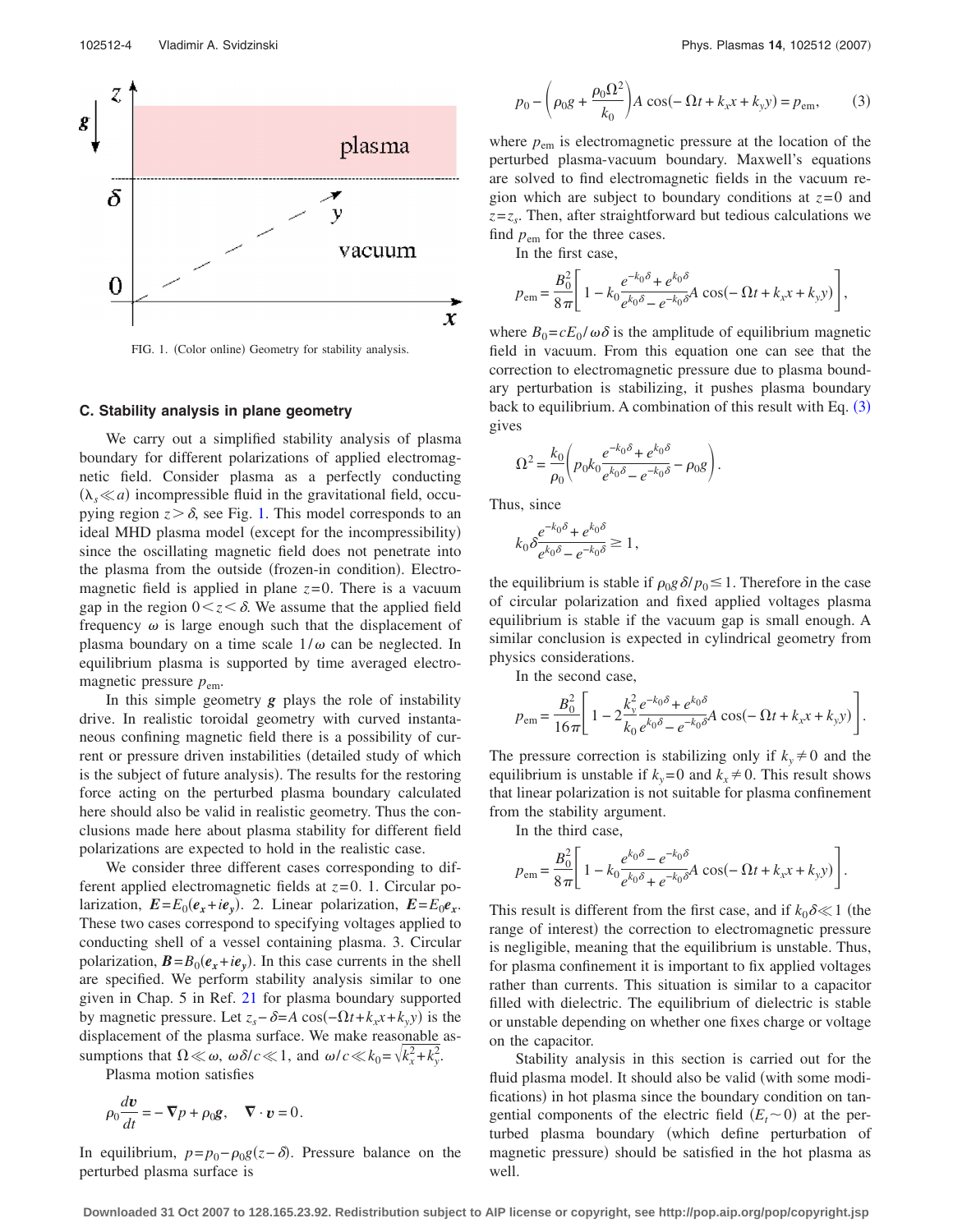<span id="page-4-0"></span>

FIG. 2. Geometry for plasma confinement.

# **III. PLASMA CONFINEMENT IN TOROIDAL GEOMETRY**

#### **A. Plasma confinement scheme**

Analysis in the previous section shows that circular polarization of the electromagnetic field is required for plasma confinement from both equilibrium and stability considerations. It is probably impossible to surround the threedimensional plasma boundary by an exactly circularly polarized electromagnetic field. However one can surround the 3D boundary by the electromagnetic field with nearly circular polarization. The proposed plasma confinement scheme in toroidal geometry is presented in Fig. [2.](#page-4-0) The conducting toroidal shell, with minor and major radii  $a$  and  $R_0$ , has two (or more) insulated cuts. One of them is in the horizontal direction-toroidal gap, and another is in the vertical direction-poloidal gap. The width of the gaps is assumed to be much smaller than the poloidal circumference of the shell and smaller than the width of the vacuum layer between the shell and the plasma boundary. RF voltages with frequency  $\omega$  and amplitudes  $V_p$  and  $V_t$  are applied, respectively, to toroidal and poloidal gaps such that the condition

<span id="page-4-4"></span>
$$
\frac{V_p}{2\pi a} = \frac{V_t}{2\pi R_0} \tag{4}
$$

is approximately satisfied. The phase shift between  $V_p$  and  $V_t$ is  $\pi/2$ . For practical purposes,  $f \gtrsim 100$  kHz and  $V_p$  is starting from around 100 V. Because the voltages can be quite high, one can make several poloidal and toroidal gaps in the shell in order to reduce the voltage drop per gap. Field frequency is bounded from the above by the requirement that the wavelength in vacuum is much larger than the size of the machine,

<span id="page-4-1"></span>
$$
\frac{c}{f} \gg a. \tag{5}
$$

In our analysis we adopt an ideal MHD model for plasma and assume that there is a vacuum layer between the plasma boundary and the conducting shell. One can also adopt resistive MHD model assuming that highly resistive boundary plasma extends to the shell's surface. In the latter case, however, there is difficulty related to the edge plasma density depletion. As discussed in the previous section, edge plasma is pushed inward by the electromagnetic pressure even if the edge plasma resistivity is high. Our limited analysis based on the resistive MHD model indicated that the conclusions based on this model are similar to the results presented here, based on an ideal plasma model. Because initially plasma is unmagnetized, the oscillating field does not penetrate in the plasma (frozen-in condition). Thus the plasma in our model is an ideally conducting fluid. In the realistic case of resistive (or collisionless two fluid plasma) oscillating field penetrates in the skin layer which is much smaller than *a* for the considered range of parameters.

If only voltage  $V_p$  is applied to the toroidal gap, it drives the poloidal current in the shell. The opposite image current is driven on the plasma surface. These currents generate the oscillating toroidal magnetic field  $B_{\phi}$  in the vacuum layer which in the limit of Eq.  $(5)$  $(5)$  $(5)$  satisfies

<span id="page-4-5"></span>
$$
B_{\phi} = B_0 \frac{R_0}{R},\tag{6}
$$

where *R* is the coordinate along the major radius of the torus. Thus, the electromagnetic pressure on the plasma on the inboard side  $(\theta = \pi)$  is larger than the one on the outboard side  $(\theta=0)$ . The resulting force pushes plasma in the outboard direction which is similar to the case of toroidal  $\Theta$ -pinch when only the toroidal equilibrium magnetic field is present.

In our analysis we assume that plasma confinement in the applied fields is toroidally symmetric. This is a reasonable approximation because of the condition of Eq.  $(5)$  $(5)$  $(5)$  and assuming that the width of the poloidal gap is smaller than the width of the vacuum layer. Electromagnetic field in the vacuum layer obeys Maxwell's equations in toroidal coordinates. We average these equations over coordinate  $\phi$  and consider equations for the averaged components. We find

<span id="page-4-3"></span>
$$
B_{\theta} = -\frac{c}{i\omega} \left( \frac{\cos \theta}{R_0 + r \cos \theta} E_{\phi} + \frac{\partial E_{\phi}}{\partial r} \right),\tag{7}
$$

<span id="page-4-6"></span>
$$
B_{\phi} = \frac{c}{i\omega} \frac{1}{r} \left[ \frac{\partial}{\partial r} (rE_{\theta}) - \frac{\partial E_r}{\partial \theta} \right].
$$
 (8)

<span id="page-4-2"></span>At the shell's boundary  $r = a$  the averaged field is

$$
E_{\phi} = \frac{V_t}{2\pi R}.\tag{9}
$$

Equation ([9](#page-4-2)) defines one of the boundary conditions at  $r = a$ , the condition for the averaged  $E_{\phi}$  component. One should note that the  $E_{\phi}$  itself is not toroidally symmetric (it is nonzero at the gap and zero on the surface of the shell). Because of the condition of Eq.  $(5)$  $(5)$  $(5)$ , however, currents in the shell and magnetic field are symmetric (with small deviation in the vicinity of the gap). Thus, the averaged equations with this boundary condition are appropriate for finding the magnetic field in the vacuum layer. Since magnetic pressure is the dominant part of the electromagnetic pressure on the plasma surface, the use of the above equations is justified for studying plasma confinement.

Voltage  $V_t$  drives the toroidal current in the shell. Oscillating magnetic flux through the area  $R < R_0 - a$  induces the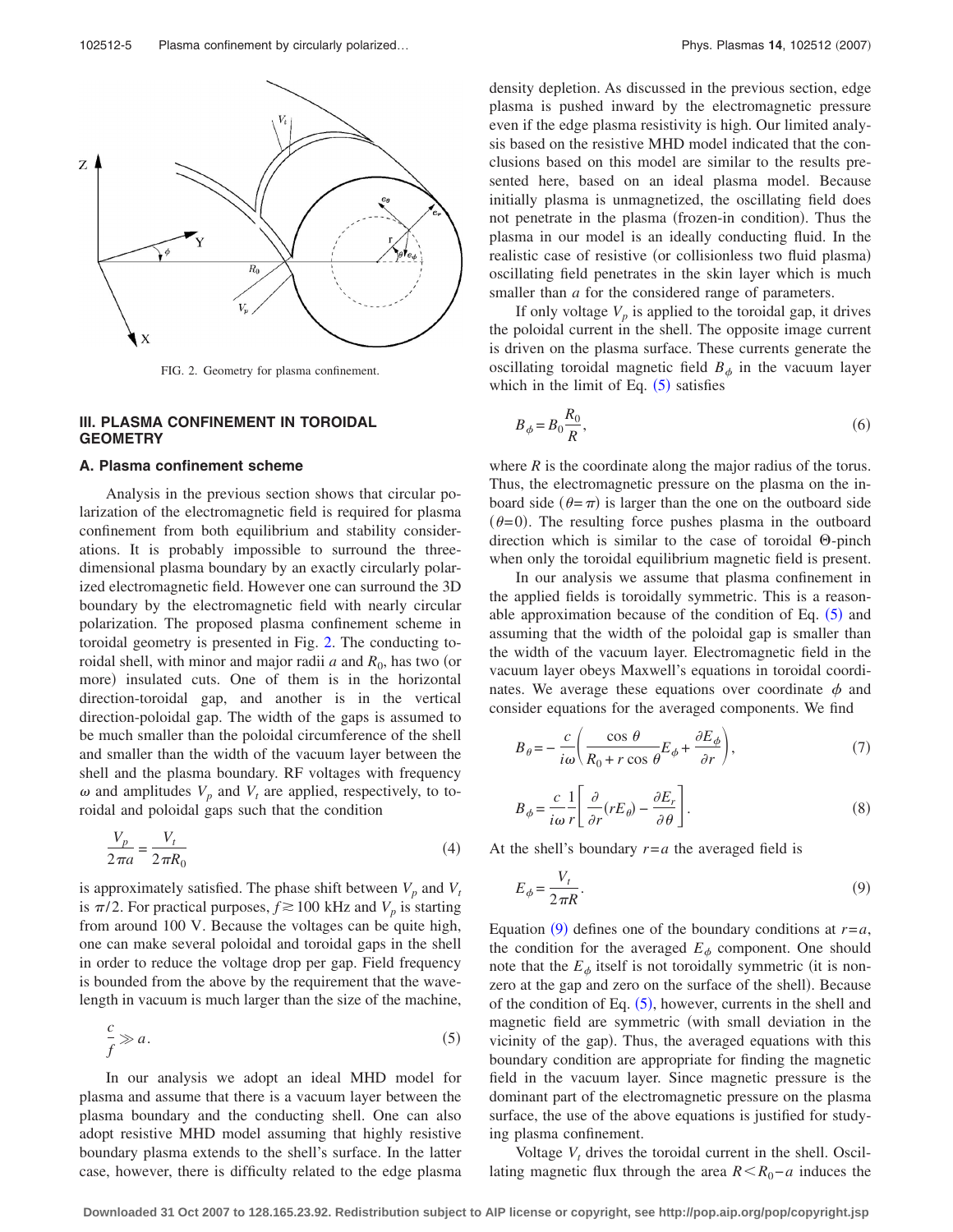toroidal electric field. This electric field drives current on the plasma surface in the direction opposite to the current in the shell. This mechanism of current drive in plasma is similar to inductive current drive in tokamaks where the variable magnetic flux is directed through the central part of the torus.

For the cases of interest the term  $\partial E_{\phi}/\partial r$  dominates in Eq. ([7](#page-4-3)). Thus, locally,  $B_\theta \sim E_\phi(r=a)/d$ , where  $d(\theta)$  is the local width of the vacuum layer. In this case the electromagnetic pressure depends on the distance from plasma surface to the shell, the closer plasma to the shell the stronger electromagnetic pressure. Physically when *d* gets smaller, local surface impedance of the shell is reduced and for fixed voltage the current in the shell increases by increasing the local electromagnetic pressure (note importance of fixed voltage). The case when toroidal voltage  $V_t$  is applied is completely different from the case with poloidal voltage  $V_p$ , in the latter the electromagnetic pressure does not depend on *d* locally (in the limit of cylinder rf pressure does not depend on  $\theta$  for arbitrary plasma shape). Therefore when the two voltages are applied simultaneously the net time averaged outward force due to  $V_p$  is balanced by the inward force due to  $V_t$  when plasma is shifted outward, such that  $d(\theta=0) < d(\theta=\pi)$ . The situation is analogous to tokamak where toroidal current  $(B_{\theta})$ is necessary for the plasma equilibrium. The outward shift in our case is analogous to the Shafranov shift in tokamak.

In the case of applied  $V_t$  one should note that because on the plasma surface the tangential electric field is nearly zero (it is small for moving plasma surface) the magnetic flux in the region  $R < R_0 - a$  is compensated by the magnetic flux in the vacuum layer. Since the width of the layer is much smaller than  $R_0 - a$ , the magnetic flux in the region  $R \le R_0$ −*a* should be much smaller than in the case without plasma current in the shell is compensated by mirror current on the plasma surface). In other words surface impedance on the inside part of the shell is much smaller than the one on the outside and current flows on the inner surface of the shell. Because of this, the magnetic energy outside of the torus should be relatively small.

The condition of Eq. ([4](#page-4-4)) insures that in the limit  $a/R_0$  $\rightarrow$ 0 and  $d \ll a$  the electromagnetic field at the plasma boundary is circularly polarized. Let  $B_{\theta_1}$ ,  $B_{\phi_1}$  and  $B_{\theta_2}$ ,  $B_{\phi_2}$  are magnetic field amplitudes at the plasma boundary at points  $\theta = 0$  and  $\theta = \pi$ , respectively. If  $a/R_0 \ll 1$ , then in equilibrium,  $B_{\theta_1} \approx B_{\phi_2}$ . Using Eq. ([6](#page-4-5)) we get

$$
\frac{B_{\phi1}}{B_{\theta1}} \approx 1 - 2\frac{a}{R_0}.\tag{10}
$$

This estimate shows how close the field polarization is to the circular one in the torus with finite aspect ratio. Electromagnetic pressure at the plasma boundary oscillates with frequency  $2\omega$  about its average value with amplitude  $\sim 2a/R_0$ . These pressure oscillations drive sound waves in plasma with similar amplitude. Thus, the larger the aspect ratio of the torus, the more quiescent the plasma equilibrium is expected.

The plasma confinement scheme presented here is analogous to suggested confinement of liquid metal inside a toroidal inductor. $22$  In this reference equilibrium of liquid metal in the gravitational field and oscillating magnetic fields is calculated analytically in the limit of a large aspect ratio.

#### **B. Numerical modeling of toroidal confinement**

We consider the 2D toroidally symmetric geometry. At  $t=0$  plasma density and pressure are  $\rho_0$  and  $p_0$ . We define sound speed as  $c_s = \sqrt{p_0 / \rho_0}$  and use the following normalization,  $\rho = \rho_0 \tilde{\rho}$ ,  $p = p_0 \tilde{p}$ ,  $v = c_s \tilde{v}$ ,  $r = a\tilde{r}$ ,  $t = (a/c_s)\tilde{t}$ ,  $\omega = (c_s/a)\tilde{\omega}$ ,  $B = \sqrt{4\pi p_0 B}$ ,  $E = \sqrt{4\pi p_0 (c_s/c)E}$ . We consider equations for dimensionless quantities and omit the  $\tilde{ }$  symbol.

In the vacuum layer the electromagnetic field satisfies Maxwell's equations

<span id="page-5-2"></span>
$$
\nabla \times \mathbf{E} = -\frac{\partial \mathbf{B}}{\partial t}, \quad \nabla \times \mathbf{B} = \left(\frac{c_s}{c}\right)^2 \frac{\partial \mathbf{E}}{\partial t}
$$
(11)

<span id="page-5-5"></span>which are transformed to toroidal coordinates and averaged over  $\phi$ . Plasma is a superconducting fluid,

$$
\frac{\partial \mathbf{v}}{\partial t} = -(\mathbf{v}\nabla)\mathbf{v} - \frac{\gamma}{\rho^{2-\gamma}}\nabla\rho + \eta \triangle \mathbf{v},\qquad(12)
$$

<span id="page-5-3"></span>
$$
\frac{\partial \rho}{\partial t} = -\nabla(\rho \mathbf{v}),\tag{13}
$$

where  $\gamma = 5/3$ ,  $\eta$  is dimensionless viscosity required for numerical stability. The motion of plasma boundary  $r_p(t, \theta)$ satisfies

$$
\frac{\partial r_p}{\partial t} = v_r - \frac{\partial r_p}{\partial \theta} \frac{v_\theta}{r_p}.
$$

The boundary conditions at the plasma-vacuum boundary are  $(see Chap. 5 in Ref. 21)$  $(see Chap. 5 in Ref. 21)$  $(see Chap. 5 in Ref. 21)$ 

$$
n \times E = uB, \quad u = nv,
$$
 (14)

<span id="page-5-0"></span>
$$
p = \frac{1}{2}\mathbf{B}^2 - \frac{1}{2}\left(\frac{c_s}{c}\right)^2 \mathbf{E}^2 + p_f(t, r).
$$
 (15)

In the above equations  $\boldsymbol{n}$  is the normal vector to the plasma boundary. Equation ([15](#page-5-0)) is the pressure balance at the plasma boundary. The term  $p_f(t, r)$  is for supporting plasma boundary when the electromagnetic field is not completely turned on.  $p_f(t, r)$  reduces to zero at the same rate with which the electromagnetic field is turned on. The negative contribution to the rf pressure from the electric field is due to the force acting on surface charges in the electric field normal to the plasma boundary.

The boundary conditions at *r*=*a*,

<span id="page-5-4"></span>
$$
E_{\phi} = \frac{R_0}{R_0 + \cos \theta} [1 - e^{-(t/\Delta t)^2}] E_0 \sin \omega t, \qquad (16)
$$

<span id="page-5-1"></span>
$$
E_{\theta} = \frac{2\sqrt{\pi}}{\Delta \theta} e^{-(\theta - \pi/\Delta \theta)^2} [1 - e^{-(t/\Delta t)^2}] E_0 \cos \omega t.
$$
 (17)

In the above equations dimensional  $E_0$  satisfies  $E_0 = V_t/2\pi R_0 = V_p/2\pi a$ . Since  $R = R_0 + \cos\theta$ , the boundary condition for  $E_{\phi}$  is in line with Eq. ([9](#page-4-2)). At  $t=0$  electric and

**Downloaded 31 Oct 2007 to 128.165.23.92. Redistribution subject to AIP license or copyright, see http://pop.aip.org/pop/copyright.jsp**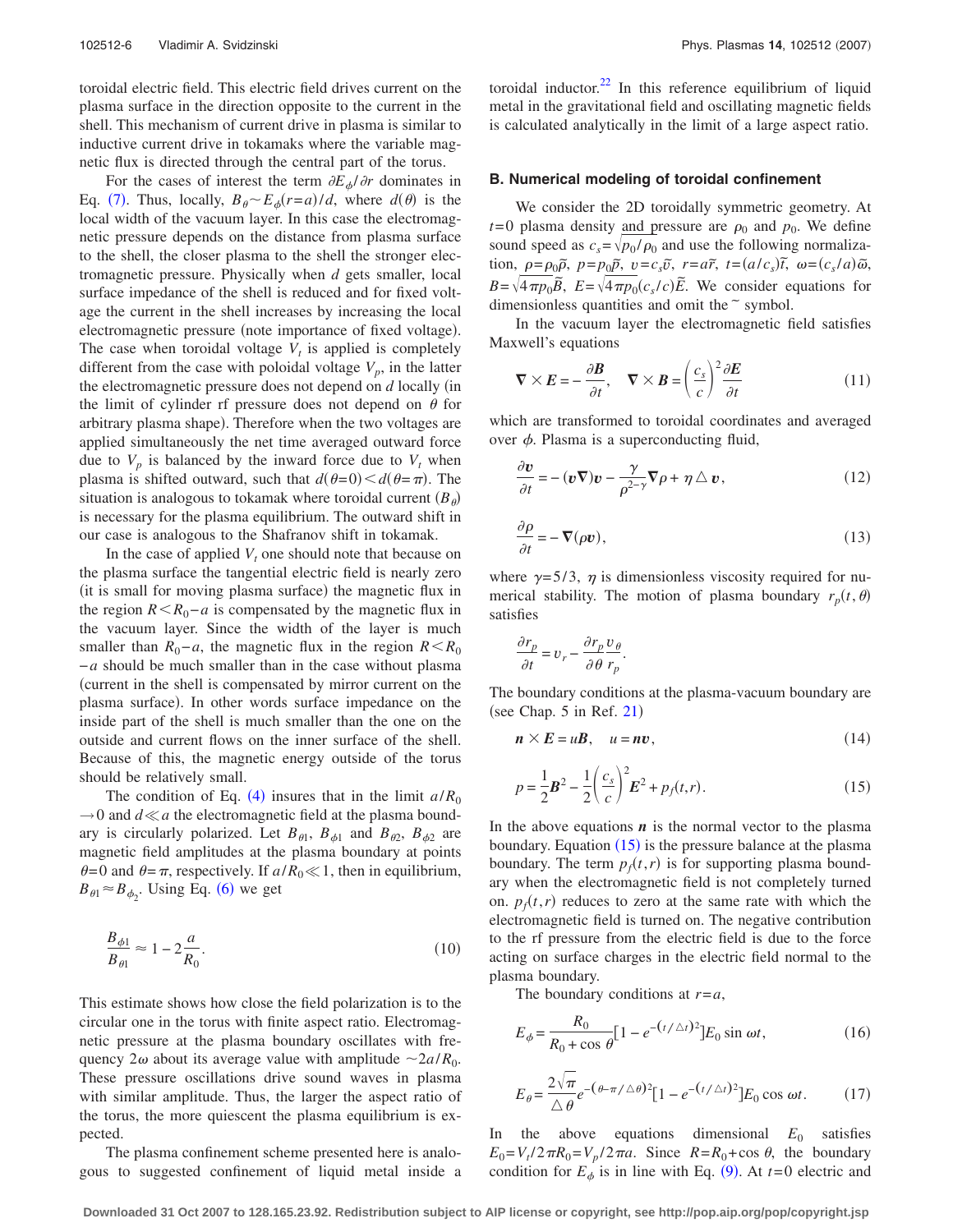<span id="page-6-0"></span>

magnetic fields in the vacuum layer are zero. The turning on time  $\Delta t$  should be long enough, such that  $\Delta t \omega \gg 1$ . If this condition is not satisfied a steady state component of magnetic field is excited (along with the oscillating part). Equa-tion ([17](#page-5-1)) is the boundary condition for the  $E_{\theta}$  component. The field is concentrated at the gap and it is zero away from the gap. The width of the gap is  $\triangle \theta$  and it is located on the inboard side of the torus. By integrating Eq.  $(17)$  $(17)$  $(17)$  over  $\theta$  one finds that the total poloidal loop voltage amplitude is  $V_p$ .

Our results are not sensitive to the value of  $\triangle \theta$  in Eq.  $(17)$  $(17)$  $(17)$  as long as the contribution from the electric field in Eq. ([15](#page-5-0)) is negligible. The main electric field contribution in pressure balance comes from the  $E_r$  component which is largest in the vicinity of the gap. Because  $E \propto \omega$  the electric field contribution becomes noticeable at higher frequencies. For the studied parameters this contribution is no more than a few percent of magnetic pressure. Also in a more realistic case the width of the gap is smaller than the width of the vacuum layer *d* (this case is not considered here because of limitations in computing power) and  $E_r$  drops significantly on the distance  $d$  (dipole field) reducing the effect of the gap geometry on the local pressure profile. Due to these reasons there is probably no need for the accurate modeling of the gap in the plasma equilibrium study (as long as the electric field contribution to the rf pressure is negligible), such that one can use an arbitrary  $E_{\theta}(\theta)$  profile at  $r=a$  as long as its integral corresponds to a proper loop voltage. In this case the proper  $B_{\phi}$  profile of Eq. ([6](#page-4-5)) is achieved by adjusting the  $\partial E_r/\partial \theta$  term in Eq. ([8](#page-4-6)).

To study the equilibrium plasma properties we solve Eqs.  $(11)$  $(11)$  $(11)$ – $(13)$  $(13)$  $(13)$  as an initial value problem. We use an explicit predictor-corrector time advancement algorithm. Transition to coordinates which are tailored to the geometry of the plasma surface and toroidal shell is made. The small coefficient  $c_s^2/c^2$  in Eq. ([11](#page-5-2)) is very restrictive in the explicit time advancement algorithm. Since the result does not depend on this coefficient as long as the condition of Eq.  $(5)$  $(5)$  $(5)$  is satisfied,

FIG. 3. Plasma radius vs time.  $r_{p1}$  at  $\theta = 0$ ,  $r_{p2}$  at  $\theta = \pi$ . (a)  $R_0 / a = 10$ ; (b)  $R_0 / a = 20$ ; (c)  $R_0 / a = 100$ .

we make it larger [reduce  $c$  such that Eq.  $(5)$  $(5)$  $(5)$  is still valid] in Eq. ([11](#page-5-2)) only in order to make simulations more efficient.

Simulations are performed in two stages. Initially, plasma has a circular cross section of radius  $r_p/a = 0.95$  and is supported by  $p_f(r)$ . In the first stage, the boundary electric field of Eqs. ([16](#page-5-4)) and ([17](#page-5-1)) is gradually turned on and  $p_f(t, r)$ is turned off at the same rate. During this stage plasma volume experiences significant transformation which excites oscillations of the plasma bulk. These oscillations have relatively large amplitude and decay on a time scale larger than the computationally feasible time interval. Due to this reason we start simulations again (second stage) with the shape of the plasma boundary taken from the first stage such that it is close to the time-averaged equilibrium plasma profile. We assume that at the starting moment of the second stage, *t*= 0, density is uniform within the plasma boundary and again plasma is supported by suitable  $p_f(r, \theta)$  which is uniform along the initial plasma boundary. The same boundary electric field is gradually turned on while  $p_f(t, r, \theta)$  is reduced to zero. When the boundary electric field amplitudes reach steady state oscillations plasma is close to dynamic equilibrium. At this time plasma is fully supported by electromagnetic pressure.

We present the results of time evolution of the electromagnetic field and plasma during the second stage. Our calculations are carried out for the following values of dimensionless parameters,  $\omega = 10$ ,  $\triangle t = 1.5$ ,  $c_s/c = 10^{-3}$ ,  $\triangle \theta = 0.25$ ,  $E_0$ =3,  $\eta$ =10<sup>-2</sup>, total time of calculation is *t*=10. We present the results for three aspect ratios,  $R_0 = 10$ ,  $R_0 = 20$ ,  $R_0 = 100$ .

Plasma radii  $r_{p1}$  and  $r_{p2}$  corresponding to poloidal coordinates  $\theta_1= 0$  and  $\theta_2=\pi$  versus time are shown in Figs. [3](#page-6-0)(a)[–3](#page-6-0)(c). Since  $r_{p1} > r_{p2}$  plasma is shifted outboard. This shift is larger for smaller  $R_0/a$ . Plasma boundary oscillates with frequency  $2\omega$  corresponding to the frequency of oscillation of electromagnetic pressure due to some ellipticity in the field polarization. Using linearized Eqs.  $(12)$  $(12)$  $(12)$  and  $(13)$  $(13)$  $(13)$  one

<span id="page-6-1"></span>

FIG. 4. Electromagnetic pressure vs time at  $\theta = 0$ . (a)  $R_0 / a = 10$ ; (b)  $R_0 / a = 20$ ; (c)  $R_0 / a = 100$ .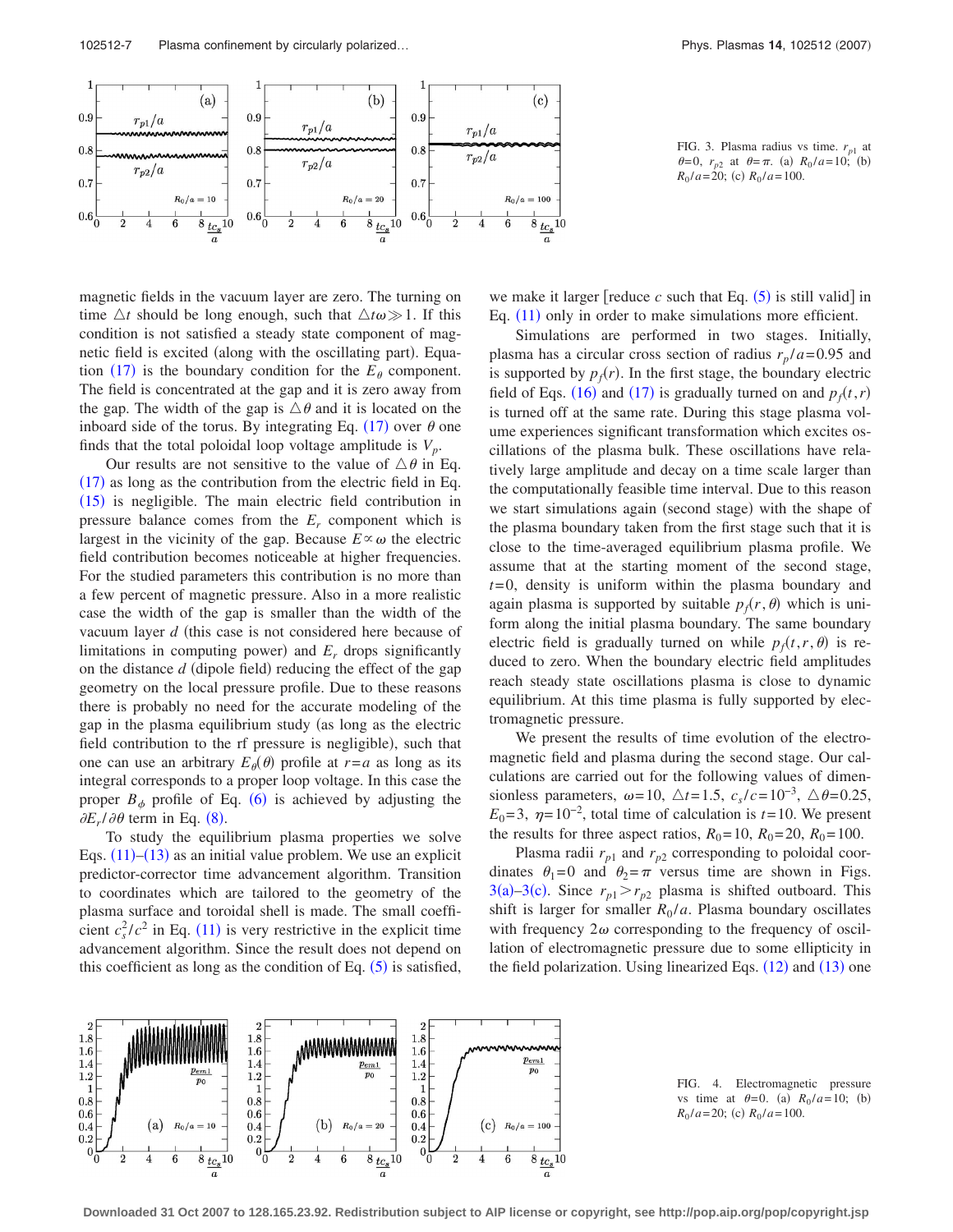<span id="page-7-0"></span>

FIG. 5. (a)  $\langle r_p \rangle$ ,  $r_{pmin}$ ,  $r_{pmax}$  vs  $\theta$ ; (b)  $\langle r_p \rangle$  in poloidal cross section. Time averaging is in the vicinity of  $tc_s/a = 8$ ,  $R_0/a = 10$ .

can estimate the amplitude of oscillations of  $r_p$ . In dimensionless units  $\Delta r_p \sim \Delta p / \sqrt{\gamma \omega}$ .  $\Delta p$  is equal to the amplitude of oscillation of magnetic pressure,  $\Delta p \sim 2a/R_0$ . This estimate gives  $\Delta r_p / a \sim 1\%$  for  $R_0 / a = 10$  which is in line with the result in Fig.  $3(a)$  $3(a)$ . One should note that in spite of the fact that  $\Delta r_p/a$  is quite small at this frequency, the amplitude of oscillations of plasma pressure and density is still relatively large,  $\Delta p / p_0 \sim 2a / R_0 = 20\%$  for  $R_0 / a = 10$ . Excitation of sound waves with such amplitude is observed in simulations. In kinetic theory these oscillations are strongly damped which could provide plasma heating mechanism in the proposed confinement concept.

Plots of electromagnetic pressure versus time at the location on the plasma surface corresponding to  $\theta_1 = 0$  are presented in Figs.  $4(a) - 4(c)$  $4(a) - 4(c)$ .  $p_{em}$  is defined by Eq. ([15](#page-5-0)) without the term  $p_f$ . When electromagnetic fields reached steady state, the pressure oscillates with frequency  $2\omega$  about its average value. This averaged value is close to  $p_{em}/p_0 \sim 1.7$ because plasma is compressed from the initial state with  $r_p/a = 0.95$ ,  $p/p_0 = 1$ . The amplitude of electromagnetic pressure oscillations at the plasma surface approximately satisfies the mentioned scaling  $\Delta p_{em}/\langle p_{em} \rangle \sim 2a/R_0$ .

Figure [5](#page-7-0)(a) shows time averaged plasma radius  $\langle r_p \rangle$ , maximum and minimum plasma radii versus poloidal angle  $\theta$ for  $R_0/a = 10$ . The averaging and calculation of maximum and minimum plasma radius is done on a time interval of one field period in the vicinity of  $tc<sub>s</sub>/a=8$ . The deviation of the plasma surface from its time averaged position is of the order of 1% of the minor radius. Plasma surface is almost stationary near locations  $\theta = \pi/2$  and  $\theta = 3\pi/2$  meaning that the field polarization is almost circular there. Figure  $5(b)$  $5(b)$  shows the location of the time averaged plasma surface in poloidal cross section. Plasma is shifted in the outboard direction in this equilibrium.

Figure [6](#page-7-1) shows time dependence of magnetic field components  $B_{\theta_1}$ ,  $B_{\phi_1}$  ( $\theta=0$ ) and  $B_{\theta_2}$ ,  $B_{\phi_2}$  ( $\theta=\pi$ ) at the plasma boundary for  $R_0/a = 10$ . They oscillate with frequency  $\omega$  and the phase shift between  $B_{\theta}$  and  $B_{\phi}$  is  $\pi/2$ . The previously used relation  $B_{\theta_1} \approx B_{\phi_2}$  is confirmed by the results in this figure.

The profile of  $E_r$  along the plasma boundary at the moment of time  $tc_s/a = 8.17$  (in which  $E_r$  is maximal) is shown in Fig. [7.](#page-7-2)  $E_r$  strongly varies near the gap  $(\theta = \pi)$  and has

<span id="page-7-1"></span>

FIG. 6. Magnetic field components at plasma boundary vs time. (a)  $B_{\phi}$ ,  $B_{\phi}$ at  $\theta = 0$ ; (b)  $B_{\theta}$ ,  $B_{\phi}$  at  $\theta = \pi$ . In both cases  $R_0 / a = 10$ .

approximately linear  $\theta$  dependence away from the gap. As the width of the gap  $\Delta\theta$  gets smaller this linear dependence extends to the location of the gap  $\theta = \pi$  from both sides. This is true for the examined cases in which the width of the gap is larger than the width of the vacuum layer. It is expected that the maximum value of  $E<sub>r</sub>$  at the plasma surface near the gap would remain approximately the same as in this plot as  $\triangle \theta \rightarrow 0$ . The linear  $\theta$  dependence of  $E_r$  can be explained by comparing the  $\theta$  component of the Poynting flux  $\sim E_r B_\phi$  with magnetic energy (due to  $B_{\phi}$ ) stored in an angular segment of the vacuum layer. Because  $B_{\phi}$  is approximately uniform, the stored energy is linear with the angular size of the segment resulting in linear dependence of  $E_r$  vs  $\theta$  away from the gap.

For the considered case the maximum electric field contribution to the electromagnetic pressure of Eq.  $(15)$  $(15)$  $(15)$  is much smaller than the magnetic pressure. For higher  $\omega$  electric field contribution to the pressure balance can be larger (but still a small fraction of magnetic pressure for the cases of interest). Because the electric field contribution is negative the inboard location of the toroidal gap is preferable, such

<span id="page-7-2"></span>

FIG. 7. *E<sub>r</sub>* vs  $\theta$  at plasma boundary.  $tc_s/a = 8.17$ ,  $R_0/a = 10$ .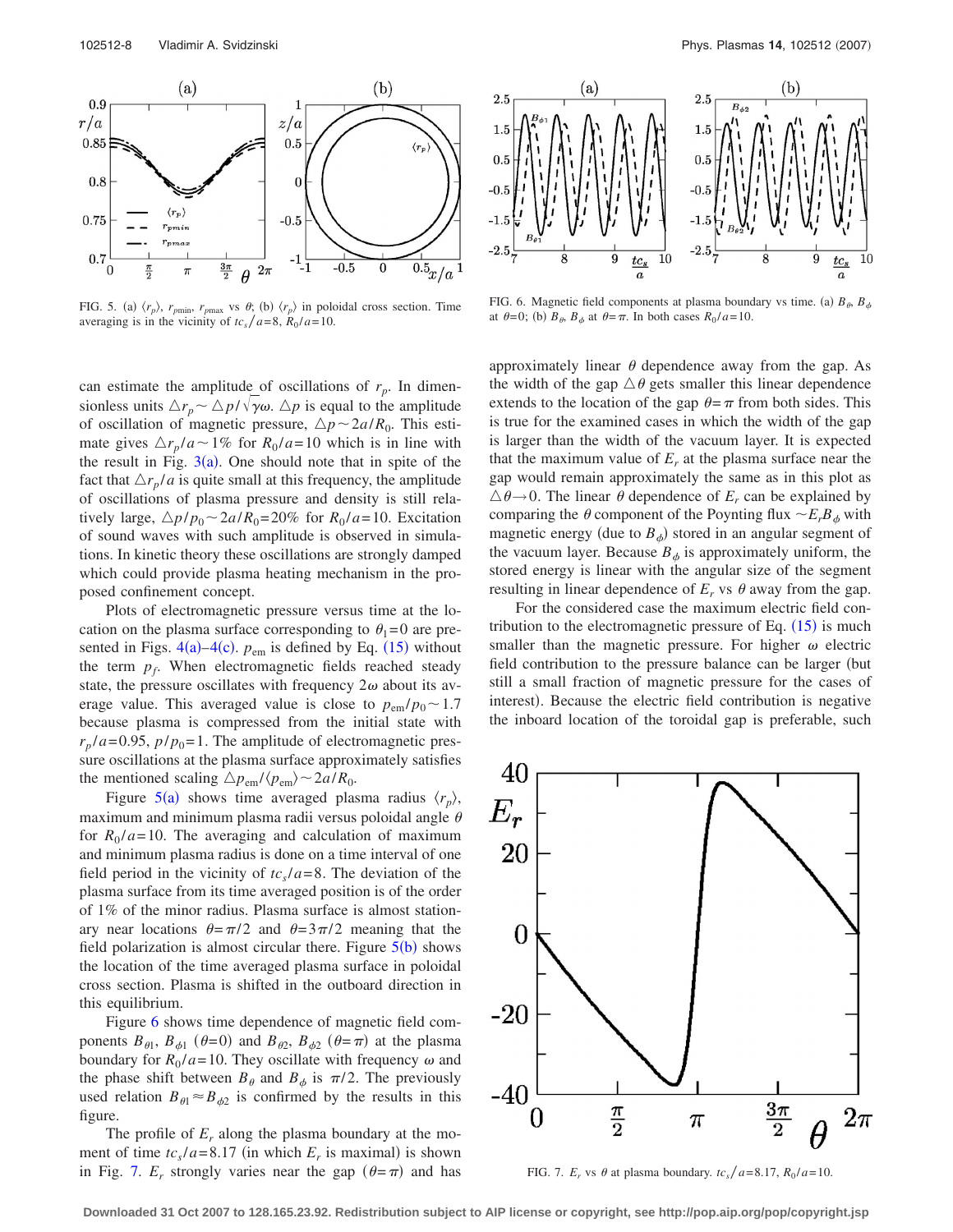that the magnetic pressure imbalance due to the finite aspect ratio is partially compensated by the electric field contribution to the pressure balance near the gap.

In the presented results the field frequency  $\omega a/c_s = 10$  is chosen with some margin to the higher side. In this case no instability is observed in the studied (2D) model. When  $\omega a/c_s$  1 the field frequency is close to the natural frequency of plasma oscillations near the equilibrium. In this case plasma kinetic energy can grow in the applied electromagnetic field. Such unstable equilibria were observed for some parameters. Stable equilibria could be possible for frequencies  $\omega a/c_s \ll 1$ . Their study is beyond the scope of this paper.

#### **C. Practical implementation**

We estimate parameters of possible plasma confinement machines using results of the previous subsection. We consider the same dimensionless parameters,  $\omega a/c_s = 10$ ,  $B/\sqrt{4\pi p_0} = 2$ ,  $E_0 c/c_s \sqrt{4\pi p_0} = 3$  and take  $R_0/a = 20$ . We estimate only the gap voltage  $V_p$  since the number of gaps in the toroidal direction can be made large enough to reduce the voltage per gap requirement. Consider compact configuration with hydrogen plasma with  $R_0 = 100$  cm,  $a = 5$  cm,  $n_e$ = 10<sup>12</sup> cm<sup>-3</sup>, *T*= 10 eV. For this case we find *B*=40 G, field frequency  $f = 1.4 \cdot 10^6$  Hz,  $V_p = 85$  V. Power dissipated per unit area in a skin layer of copper shell for circular polarization is

$$
P_s = \sqrt{\frac{\omega c^2}{2\pi\sigma}} \frac{B^2}{8\pi}.
$$

Using copper resistivity  $\rho = 1.7 \cdot 10^{-8} \Omega$  m we find  $P_s \sim 3 \text{ kW/m}^2$ . The total power dissipated on the shell's surface is  $P \sim 6$  kW. The device with these parameters is feasible. Configurations with lower plasma densities than that considered in this example might also be of practical interest.

An important question that one should consider is the power absorption in the plasma skin layer. For the parameters of interest the condition  $\omega / k_s < v_{Te}$  (with  $k_s = 2\pi / \lambda_s$ ) is satisfied meaning that the transverse electromagnetic field (relative to the wave number  $k<sub>s</sub>$ ) in the skin layer can strongly heat plasma electrons by the collisionless mechanism. On the other hand the electrons in the skin layer are magnetized. For all cases considered here the electron Larmor radius is smaller than the skin layer depth. An electron drawing energy from the electric field in the skin layer will drift in the magnetic field and remain in the region of sufficiently strong fields until, as a result of collisions with other particles, it escapes into the low-field region. Thus the estimate of power absorption by the collisional mechanism is justified, but a more advanced first-principles modeling is required for more reliable estimates of the heating rate.

Results in Ref. [17](#page-9-10) show that the power absorption in the skin layer can overheat plasma in the device (assuming that the absorbed power heats the whole plasma volume). In this case plasma pressure can exceed the confining magnetic pressure resulting in the loss of confinement. The situation is opposite to magnetic confinement systems in which plasma heating requires significant efforts. Assuming collisional damping in the skin layer one can estimate time  $\tau_{ov}$  during which plasma is heated to thermal energy per unit volume equal to the confining magnetic pressure. In our estimates we use the result of Eq.  $(2.18a)$  in Ref. [17,](#page-9-10)

$$
\tau_{\rm ov} = \frac{5 \cdot 10^{-2} T^{3/2} a k}{\sqrt{n}},\tag{18}
$$

where  $\tau_{ov}$  is in s, *T* is plasma temperature in eV, *a* is minor radius in cm, *k* is the dimensionless number of the order of a few units, *n* is the plasma density in cm−3. The power consumed on plasma heating is

$$
P_h = \frac{B^2}{8 \pi \tau_{\text{ov}}} V,
$$

where *V* is the plasma volume. In the cases when  $\tau_{ov}$  is smaller than the energy confinement time plasma can become overheated. If this is the case, then in order to maintain plasma one should reduce the energy confinement time by placing a limiter or some kind of divertor (with a local change of confining field topology) to limit plasma radius (and pressure). For the configuration considered above  $\tau_{ov}$  ~ 24· 10<sup>-6</sup> s,  $P_h$  ~ 8 kW. In these estimates we used  $r_p/a = 0.8$  and  $k = 3$ . The plasma heating power is comparable to the power loss in the shell making it a sizable contribution to the power balance. For higher temperature plasmas relative contribution of  $P<sub>h</sub>$  to the power balance is reduced. The overall efficiency of the confinement scheme is also reduced by the energy losses in the supply system which cannot be reduced to a sufficiently low level because of the skin effect in the conductors.

Probably the most restriction on the plasma pressure in a practical device is imposed by power losses to the conducting wall. The feasible thermal load for copper (taken from gyrotron technology)  $\leq 10^7$  W/m<sup>2</sup>. Using this value for the same device we find the corresponding operational parameters,  $n_e = 10^{13}$  cm<sup>-3</sup>,  $T = 1$  keV,  $B = 1.3$  kG,  $f = 1.4 \cdot 10^7$  Hz, *V<sub>p</sub>*= 27 kV, *P* ∼ 20 MW,  $\tau_{ov}$  ∼ 7.5⋅10<sup>-3</sup> s, *P<sub>h</sub>* ∼ 28 kW. It is not clear how practical this voltage  $V_p$  is. Arcing in front of the gaps could impose limits of the voltages. The total power dissipated in the shell seems to be somewhat high for the machine of this size.

There might be a technical possibility to reduce this power loss by applying litz wire technology (see e.g. Ref. [23,](#page-9-16) and references therein) for the conducting shell. In this case the shell should be made of strands of thin individually insulated wires occupying the shell's volume such that the high frequency current (flowing in the skin layer of each wire) occupies a much larger volume than the skin layer of a solid conductor. Determination of feasibility of litz wire technology for this case requires separate study. If the use of this technology would reduce power losses by an order of magnitude, then the device with these parameters could be practical. If this technology is found to be effective it might be possible to achieve a fusion-grade plasma with  $n_e$ = 10<sup>13</sup> cm<sup>-3</sup> and *T*= 10 keV in the compact configuration. The considered parameters of compact configurations approximately define the limits of a wide range of practical plasma parameters.